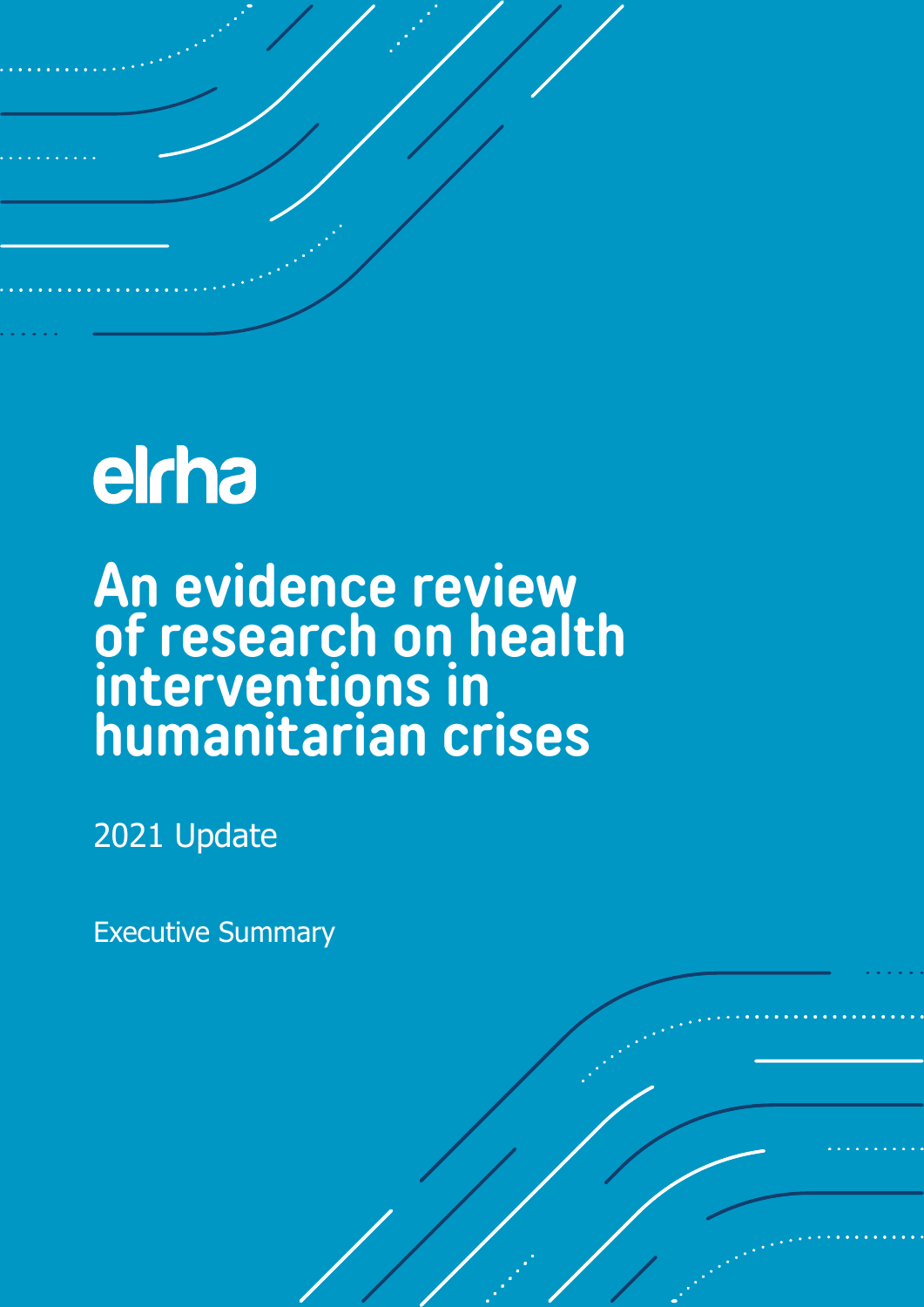## **ACKNOWLEDGMENTS**

The Second Humanitarian Health Evidence Review (HHER2) report was led by Shannon Doocy, Emily Lyles and Hannah Tappis who are faculty in the Department of International Health at Johns Hopkins Bloomberg School of Public Health and affiliates of the Johns Hopkins Center for Humanitarian Health. Many others contributed to the review process and report production in numerous ways. We are particularly grateful to the evidence review team for their efforts:

#### **Search strategy and execution: Alexandra Norton**

**Screening and data extraction:** David Codington, Tiffani DeFreitas, Brittney Guzzi, Hayley Hoagland, Rachel Hughes, Sharon Leslie, Charissa Liu, Katherine Mesmer, Alejandra Cordero Morales, Alexandra Norton, Mariam Salama

**Quality appraisal:** David Codington, Rachel Hughes, Hannah Tappis

#### **Topic area authorship and expert review:**

- **Communicable disease control:** prepared by Shannon Doocy and Sharon Leslie; expert reviewer William Moss
- Water, sanitation and hygiene: prepared by Emily Lyles, David Codington and Shannon Doocy; expert reviewer Daniele Lantagne
- **Nutrition:** prepared by Emily Lyles and Brittney Guzzi; expert reviewer Shannon Doocy
- • **Sexual and reproductive health:** prepared by Alexandra Norton; expert reviewer Hannah **Tappis**
- Mental health and psychosocial support: prepared by Hannah Tappis and Charissa Liu; expert reviewer Judy Bass
- **Non-communicable diseases:** prepared by Shannon Doocy and Rachel Hughes; expert reviewer Emily Lyles
- Injury and rehabilitation: prepared by Shannon Doocy and Katherine Mesmer; expert reviewer Abdulgafoor M. Bachani
- Health service delivery: prepared by Hannah Tappis, Alejandra Cordero Morales and Emily Lyles; expert reviewer Gilbert Burnham
- Health systems: prepared by Emily Lyles, Tiffani DeFreitas and Hannah Tappis; expert reviewer Gilbert Burnham

We also would like to extend our gratitude to Elrha, in particular James Smith and Anne Harmer, and HHER2 Advisory Committee members Chaza Akik, Emily Chan, Iza Ciglenecki, Kamalini Lokuge, Catherine McGowan, Bayard Roberts and Caroline Tatua for their engagement and guidance throughout the review process and for their inputs and critical review of the report.

For enquiries, please contact Shannon Doocy ([doocy1@jhu.edu](mailto:doocy1@jhu.edu)) or Research for Health in Humanitarian Crises [\(r2hc@elrha.org\)](mailto:r2hc@elrha.org).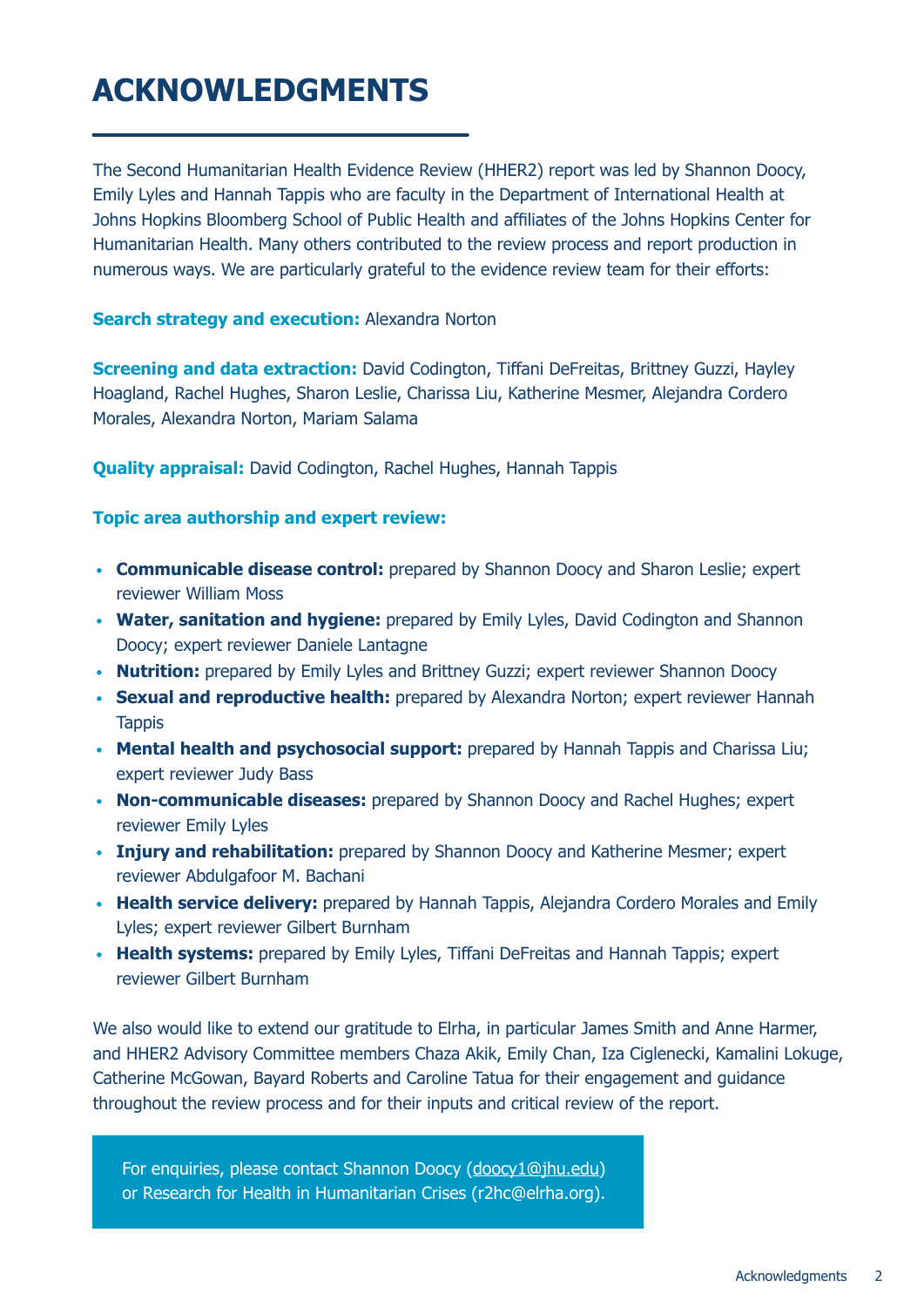## **OUR DONORS**

Our Research for Health in Humanitarian Crises (R2HC) programme is funded by the UK Foreign, Commonwealth and Development Office (FCDO), Wellcome, and the Department of Health and Social Care (DHSC) through the National Institute for Health Research (NIHR).





Suggested citation: Doocy, S., Lyles, E., Tappis, H. (2022). An evidence review of research on health interventions in humanitarian crises: 2021 Update. Elrha: London

© Elrha 2021. This work is licensed under a Creative Commons AttributionNonCommercialNoDerivatives 4.0 International (CC BY-NC-ND 4.0).

Edited by James Middleton. Designed by [Blue Stag.](https://bluestag.co.uk/)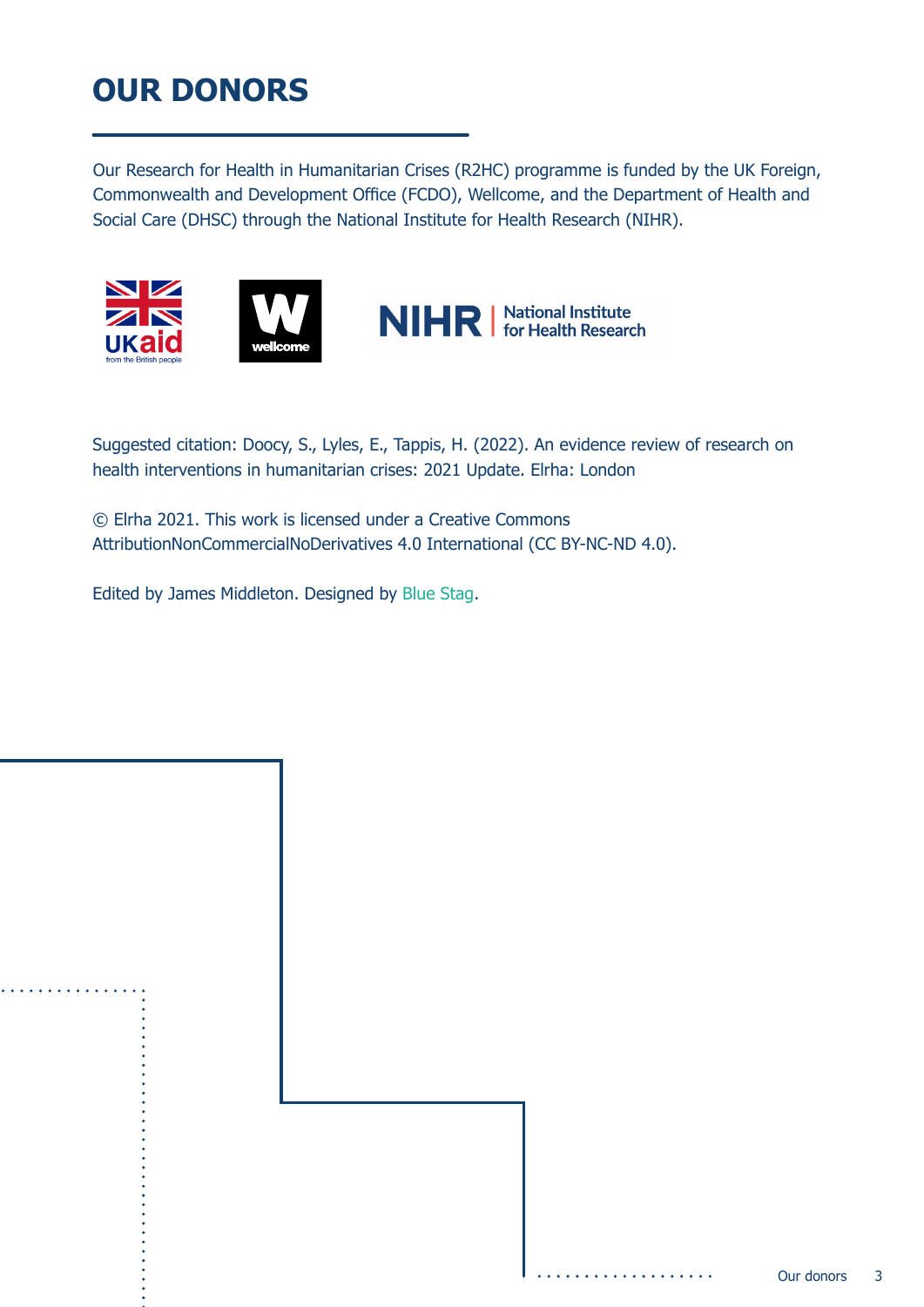## **ABOUT ELRHA**

We are [Elrha](https://www.elrha.org/). A global charity that finds solutions to complex humanitarian problems through research and innovation.

We are an established actor in the humanitarian community, working in partnership with humanitarian organisations, researchers, innovators, and the private sector to tackle some of the most difficult challenges facing people all over the world. We equip humanitarian responders with knowledge of what works, so that people affected by crises get the right help when they need it most. We have supported more than 200 world-class research studies and innovation projects, championing new ideas and different approaches to evidence what works in humanitarian response. Elrha has two successful humanitarian programmes: Research for Health in Humanitarian Crises (R2HC) and the Humanitarian Innovation Fund (HIF).

The R2HC aims to improve health outcomes for people affected by humanitarian crises by strengthening the evidence base for public health interventions. Our globally-recognised research programme focuses on maximising the potential for public health research to bring about positive change and transform the effectiveness of humanitarian response.

## elcha

### **ABOUT THE JOHNS HOPKINS CENTER FOR HUMANITARIAN HEALTH**

[The Johns Hopkins Center for Humanitarian Health](http://hopkinshumanitarianhealth.org/) is a unique and collaborative Johns Hopkins academic program conducted jointly by the Bloomberg School of Public Health, the School of Medicine, and the School of Nursing. It is hosted by the Department of International Health at the Bloomberg School of Public Health and draws upon a variety of disciplines, including epidemiology, demography, emergency and disaster medicine, health systems management, nutrition/food security, environmental engineering, mental health, political science, and human rights. The Center collaborates with a variety of organizations including national and international non-governmental organizations (NGOs), multilateral and UN organizations, and Governmental agencies, as well as other research institutions on field-based research and humanitarian projects.

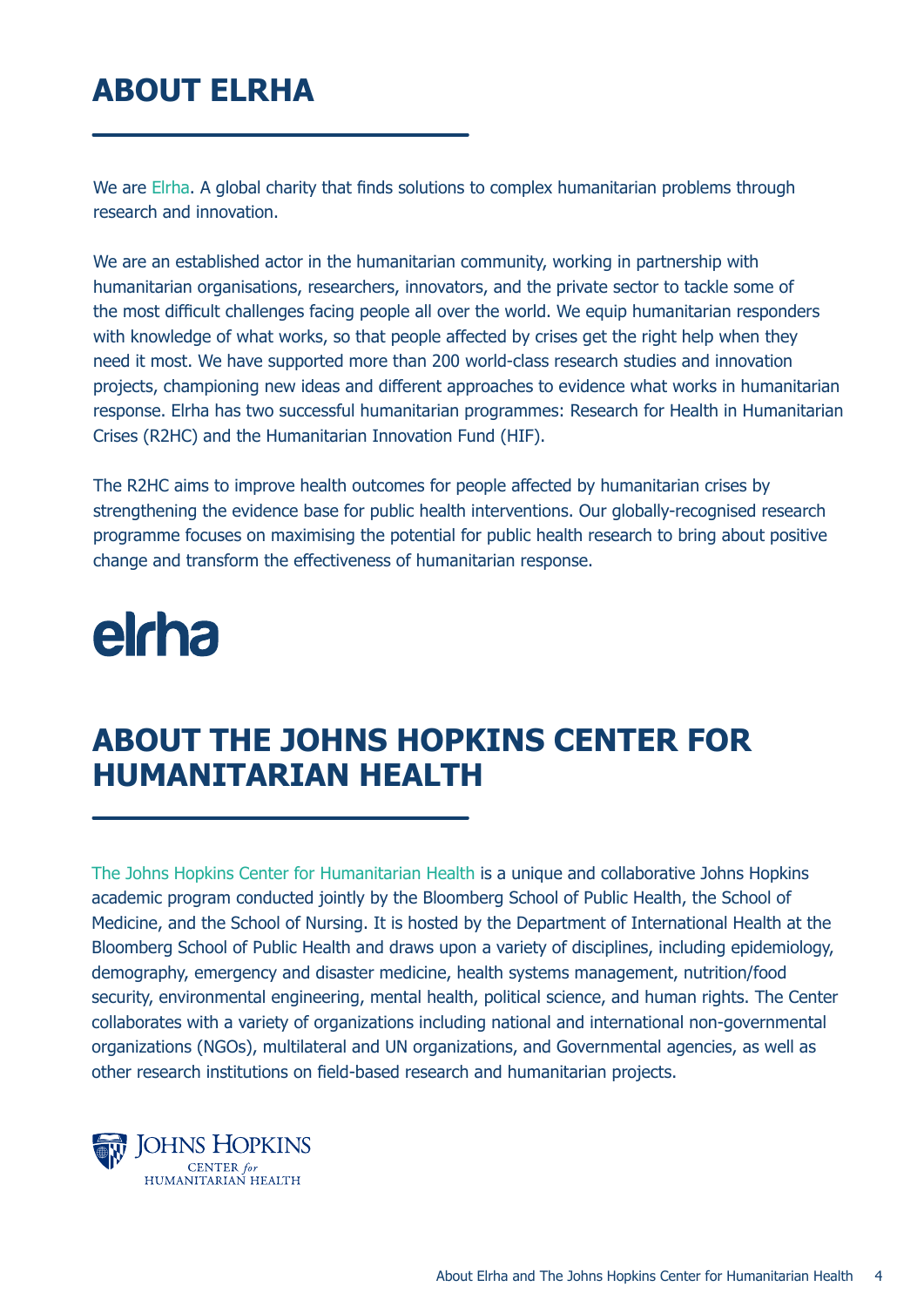## **FOREWORD**

Humanitarian crises threaten the health, protection and dignity of hundreds of millions of people worldwide.<sup>1</sup> In the face of pre-existing and emerging crises, and often working with limited resources, health responders and humanitarian health policymakers are under constant pressure to adapt humanitarian health responses to optimise their effectiveness, often with limited resources.

restrictions deemed both appropriate and effective in different settings.<sup>2</sup> This has been particularly true of the global response to the COVID-19 pandemic and concurrent established and emerging humanitarian crises. This response has shown how evidence-informed policies and practices can have a positive impact on health and human rights – for example, through timely community-driven mitigation efforts such as handwashing and physical distancing, which have limited the spread of the virus, and community collaboration to determine public health

However, COVID-19 has also provided a stark reminder of the challenges associated with evidenceinformed decision-making, particularly where competing political priorities are at play and where the available evidence is often limited or lacks local contextualisation.

To address gaps in the evidence base informing humanitarian health programmes, in 2013 we launched the Research for Health in Humanitarian Crises (R2HC) programme.<sup>3</sup> [T](#page-15-0)he programme plays a crucial role in funding public health research in humanitarian settings and promoting the uptake of new evidence among decision makers, humanitarian practitioners and funders.

At that time, we also commissioned the first [Humanitarian Health Evidence Review](https://www.elrha.org/researchdatabase/the-humanitarian-health-evidence-review/) (HHER1), 4,5 bringing together evidence on the effectiveness of public health interventions in humanitarian crises. The review identified the limited quality and quantity of humanitarian health intervention research over the preceding 30+ years. Its findings reinforced the need for the R2HC, and the importance of dedicated funding and technical support for the delivery and uptake of humanitarian research.

Since 2014, we have funded over 90 research studies in more than 45 countries, spanning issues as diverse as community-based Ebola virus disease control in the eastern Democratic Republic of the Congo, and hypertension and diabetes care for Syrian refugees in Jordan.

As we approach a decade since the creation of the R2HC, and in recognition of the persistent need for evidence-informed public health response in diverse and complex humanitarian settings, we have taken stock of humanitarian health research published since the first review was conducted. We are pleased to present here the second Humanitarian Health Evidence Review (HHER2), which reflects a collaboration between Elrha and the Johns Hopkins Center for Humanitarian Health, led by Shannon Doocy, Emily Lyles and Hannah Tappis.

This updated review has identified a substantial increase in humanitarian health intervention research across nine topic areas; 269 studies have been published since mid-2013, compared with 387 between 1980 and early 2013.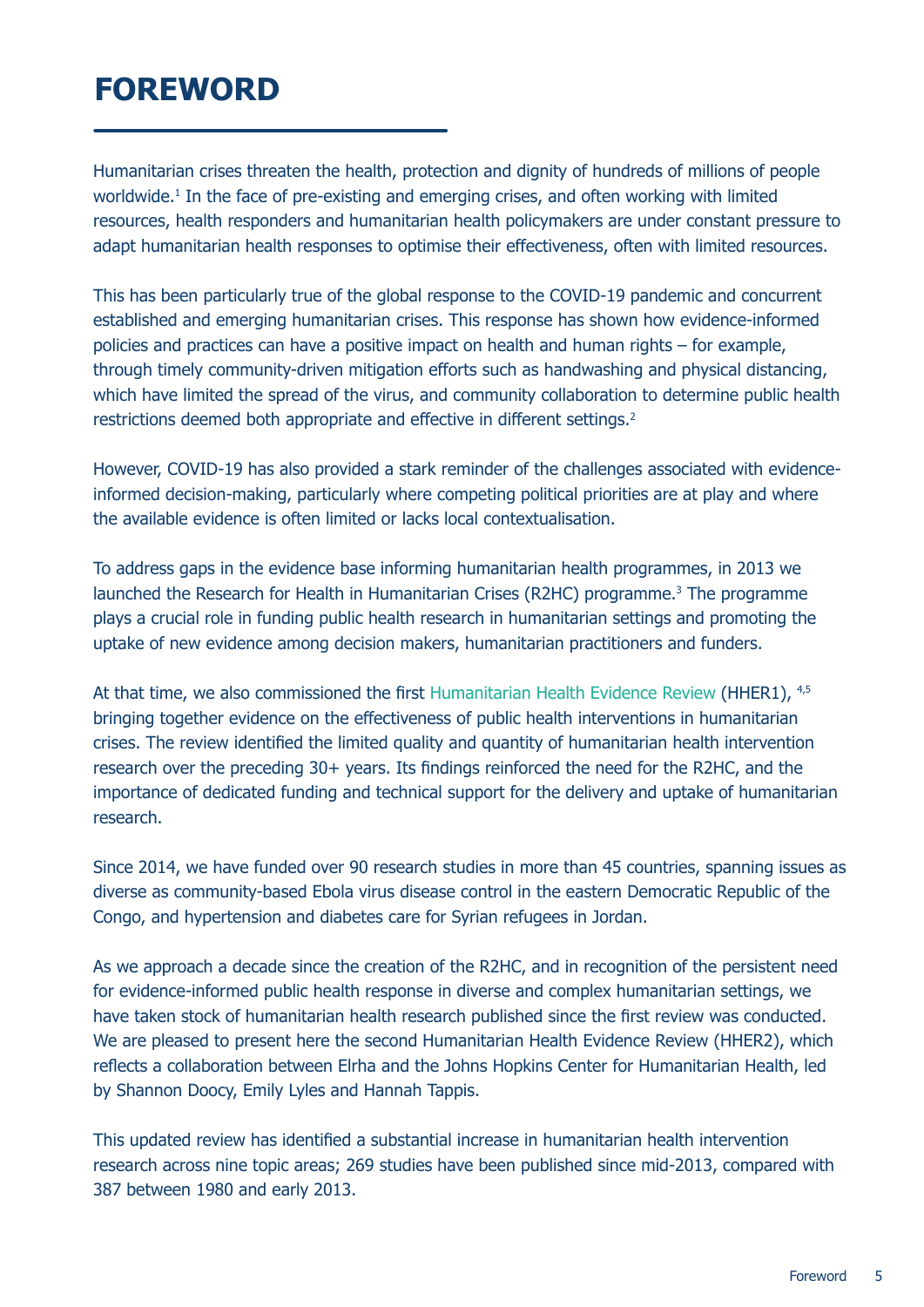The growth in health research in humanitarian settings reflects sectoral appreciation of the importance of robust evidence to high-quality and effective health programming. Such evidence plays a critical role in efforts to reduce morbidity and mortality among people affected by humanitarian crises such as armed conflict and violence, environmental disasters and disease outbreaks.

HHER2 highlights where progress has been made in some topic areas, such as the continued growth of mental health and psychosocial support research, but also identifies persistent and emerging evidence gaps for which people-centred and context- and crisis-specific research is still urgently needed. People affected by humanitarian crises have diverse and often complex health needs, and we must continue to support efforts to ensure communities and health responders have timely access to the knowledge and resources to meet those needs.

We encourage frontline humanitarian practitioners to engage with the findings of this review, and to pinpoint research gaps where further evidence is needed to determine the effectiveness of humanitarian health activities. Researchers will recognise the substantial growth in health research in humanitarian settings. By working closely with frontline responders and the people most affected by humanitarian crises, they can refine a research agenda that is sensitive to the most pressing humanitarian health needs.

Finally, we hope that policymakers and donors will see in this review the scope for and potential of high-quality humanitarian health research. Continued investment in research in humanitarian settings is vital if we are to ensure effective, ethical and appropriate humanitarian response in the years ahead.

**Jess Camburn**, CEO, Elrha **Paul B. Spiegel,** Director, Johns Hopkins Center for Humanitarian Health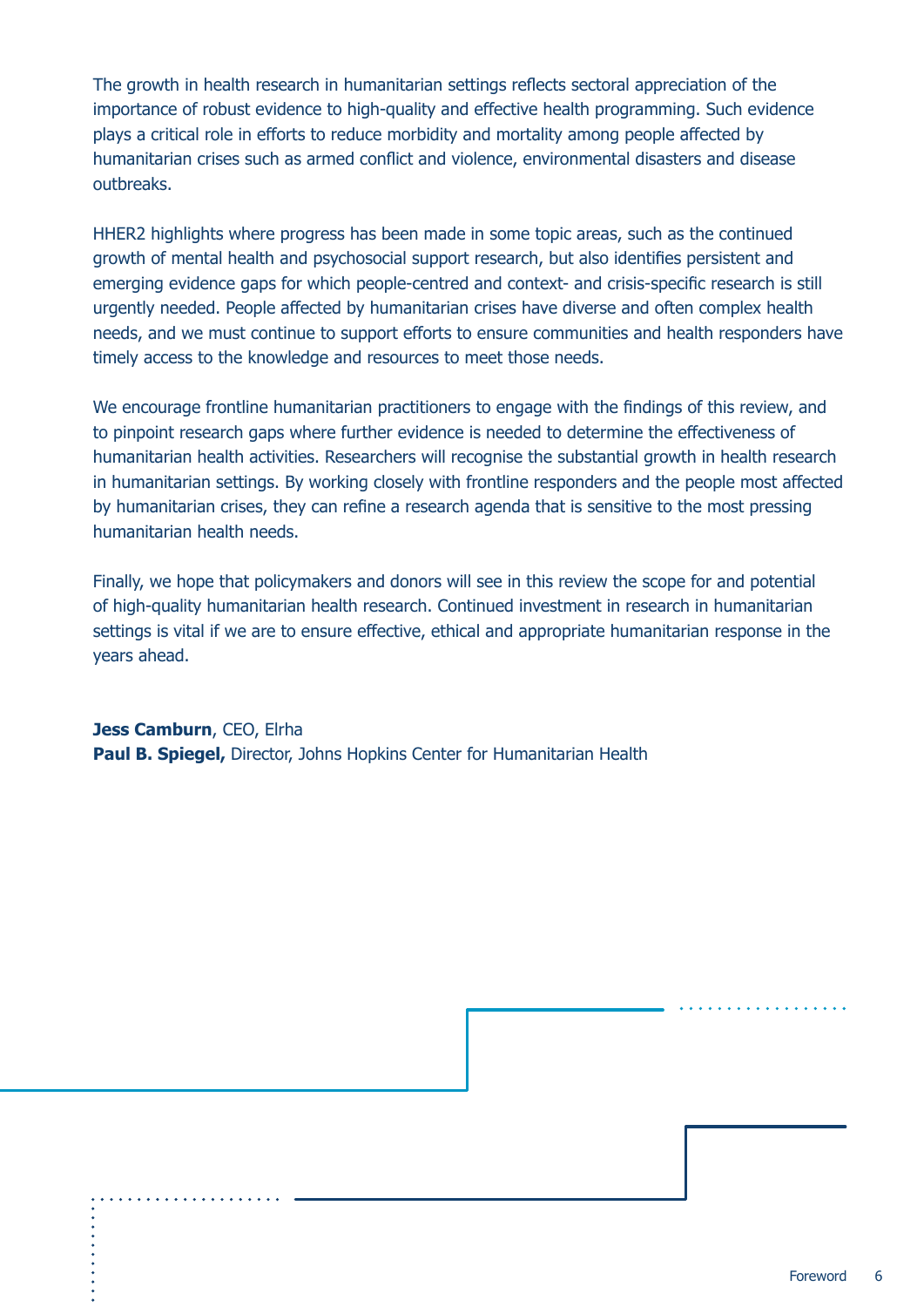# Executive Summary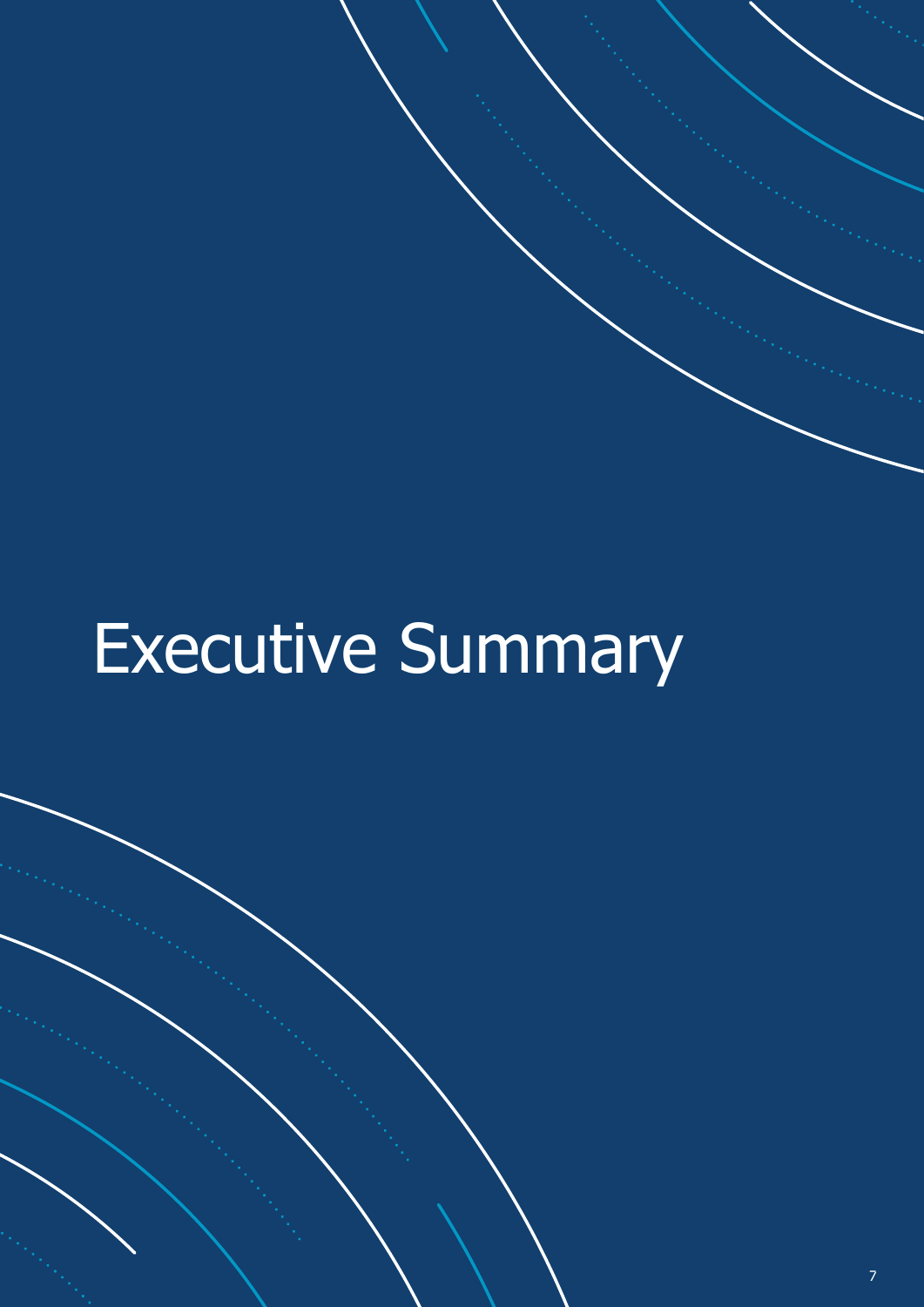## **EXECUTIVE SUMMARY**

#### **Background**

Humanitarian crises pose a major threat to health and dignity worldwide. There is a need for evidence-based interventions in humanitarian settings to maximise the impact of efforts to respond to pressing needs. The first Elrha Humanitarian Health Evidence Review (HHER1), led by a team from the London School of Hygiene & Tropical Medicine and published in 2015, was the first report to provide a comprehensive assessment of the evidence base for humanitarian health interventions in low- and middle-income countries (LMICs).

Recognising that a significant body of relevant research has been published since 2013 (the upper limit for publication dates included in the first review), we commissioned researchers from the Johns Hopkins Center for Humanitarian Health to update HHER1, documenting new evidence that has contributed to the public health evidence base informing humanitarian decision-making.

This review, HHER2, has assessed evidence for interventions in humanitarian crises in nine thematic areas:



communicable disease control



sexual and reproductive health (SRH), including gender-based violence (GBV)



noncommunicable disease (NCD)



water, sanitation and hygiene (WASH)



mental health and psychosocial support (MHPSS)



health service delivery strategies





nutrition **injury and physical** rehabilitation



health systems interventions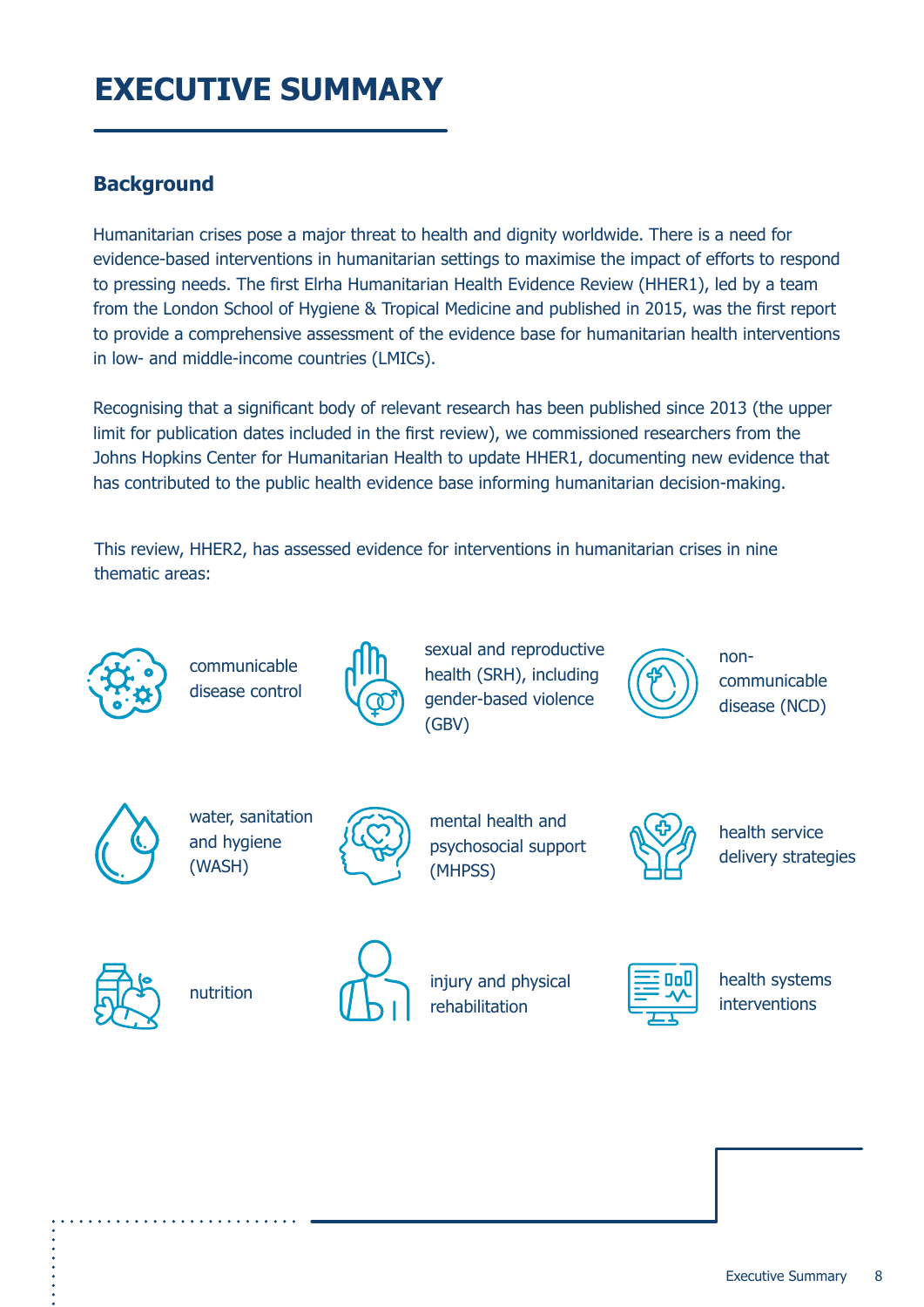#### **Methods**

The review builds on HHER1. It comprises a thorough mapping of peer-reviewed literature on quantitative evaluations of the effectiveness of health interventions in humanitarian settings in LMICs published since HHER1 searches were completed in 2013; and an analysis of the critical weaknesses in the evidence base for sectoral areas of interest.

Evidence mapping included assessment of the depth and quality of evidence based on recognised methods for individual study quality appraisal and evaluating bodies of research. The systematic review methodology adheres to the [Preferred Reporting Items for Systematic Reviews and Meta-](http://prisma-statement.org/)[Analyses statement](http://prisma-statement.org/).

#### **Overview**

A total of 269 peer-reviewed articles met the eligibility criteria across all topics, with 81 (30%) reporting on multiple topics. This reflects a continuation of the increase in publication volume first documented in HHER1, though the volume of evidence and increase in publication rates vary substantially across topics.

Across all topics, the diversity of interventions studied has increased. To some extent, this reflects a shift in focus to some of the narrow evidence gaps identified in HHER1. However, it also reflects a general broadening of the scope of humanitarian interventions in recent decades and an increase in the publication of peer-reviewed research on more aspects of programming.

Choice of methodology, along with the quality of the evidence base, also vary substantially across and within topics. Experimental and quasi-experimental studies account for 98 (36%) included studies. Seventy-six (28%) articles were judged to have a low risk of bias in their study design. Gaps in information needed to assess the risk of bias in publications are common across topics; half of all included studies were deemed to have an unclear risk of bias due to insufficient reporting detail, for which reporting quality remains an area in need of improvement.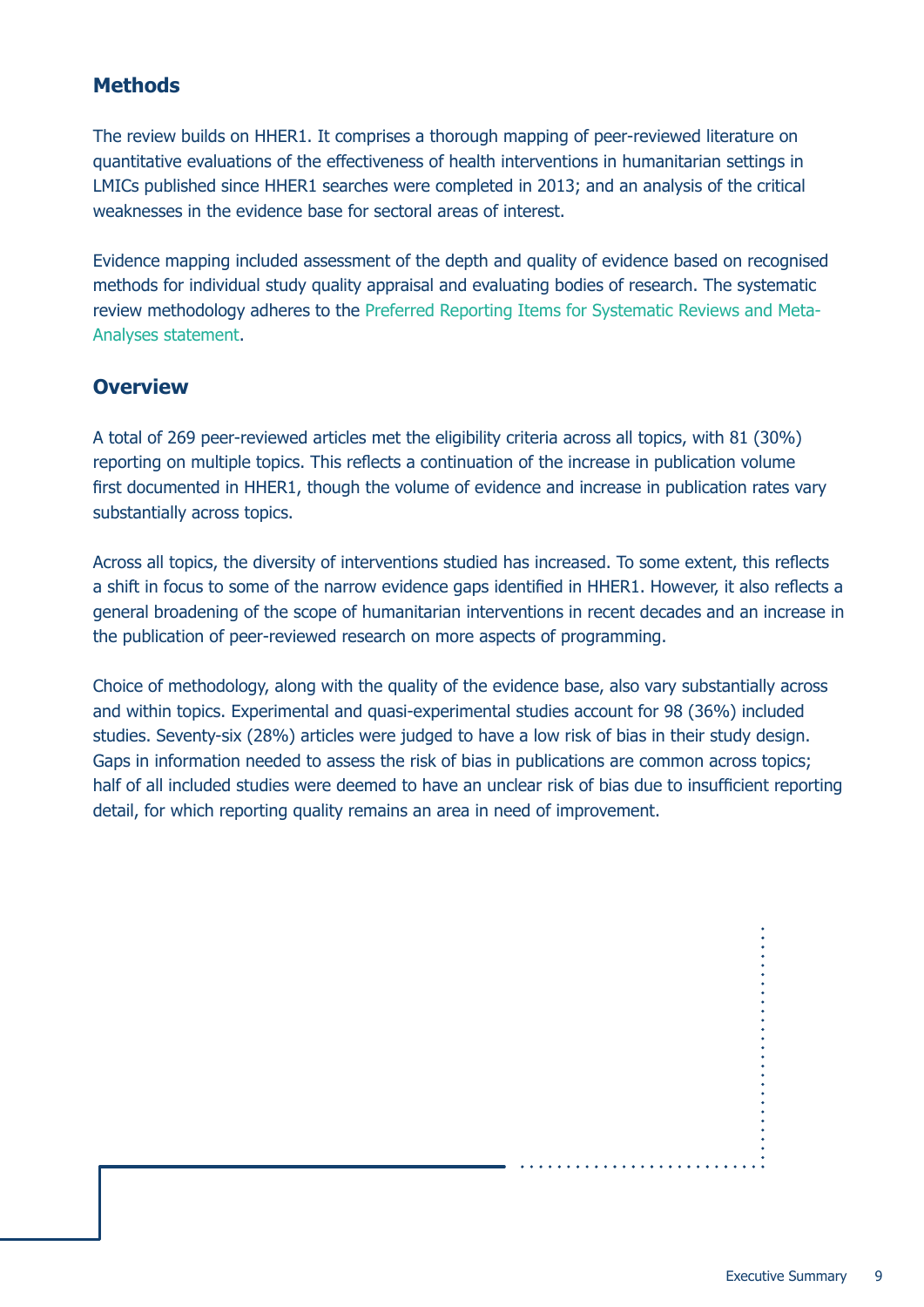Communicable disease control



Seventy articles on communicable disease control interventions met the inclusion criteria and were reviewed, of which nine (13%) are experimental or quasiexperimental studies, and five (7%) are economic evaluations.

Communicable disease control literature focuses largely on Ebola virus disease and cholera. There is a complete or near absence of evidence for other diseases that comprise a significant portion of the disease burden in humanitarian settings such as respiratory infections, diarrhoeal diseases and malaria.

Vaccination campaigns are the most frequent intervention of focus (n=22, 31%), followed by surveillance and contact tracing (n=13, 19%). Few publications were identified that address communicable disease treatment, testing and other prevention measures.

Compared to HHER1, HHER2 has seen a shift away from experimental and quasiexperimental studies on treatment interventions in armed conflict contexts to a greater preponderance of observational studies during outbreak responses.

Recommendations for future research include prioritising diseases with a high morbidity and mortality burden or where there has been a failure to achieve disease control despite existing evidence. Focus is also needed on interventions to increase access to and ease of diagnostic testing and treatment interventions that have been shown to be effective in other contexts, but for which evidence in humanitarian settings is lacking.



Water, sanitation and hygiene

Twenty-one articles on WASH interventions met inclusion criteria and were reviewed, including four (19%) quasi-experimental studies, and one mixedmethods study that includes an economic assessment.

Most articles (n=15, 71%) report on water-related interventions, with 12 (57%) reporting on hygiene interventions with less emphasis on sanitation-related interventions. Interventions most frequently focus on water quality (n=12, 57%) and education or promotion (n=10, 48%). Less-represented intervention types include in-kind assistance, waste or wastewater management, environmental hygiene, water quantity or supply, and water storage.

HHER2 found more than three times as many WASH articles than HHER1. The distribution of articles assessing interventions related to water, sanitation, hygiene or a mix thereof is largely the same, though HHER2 has seen a diversification in intervention types.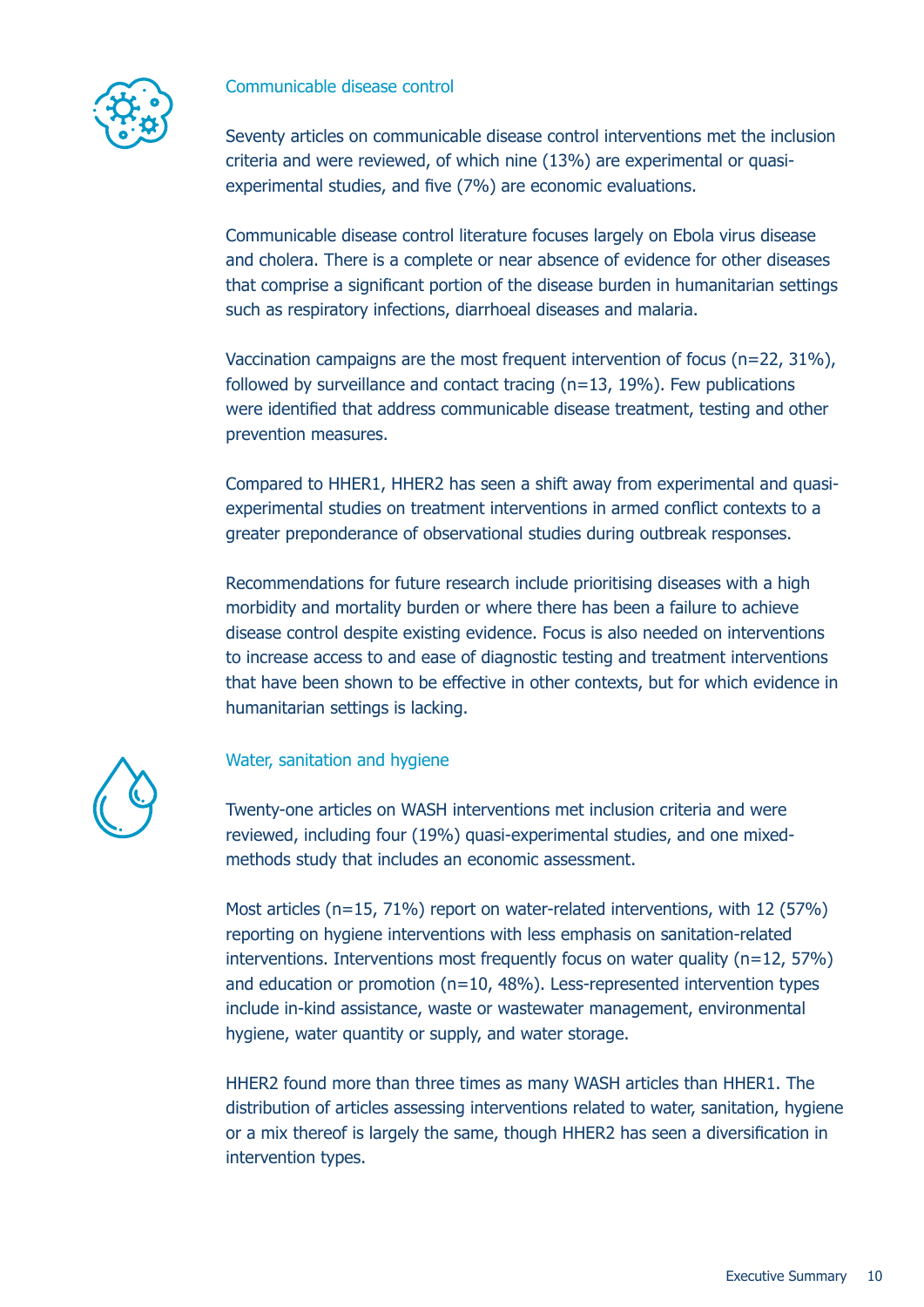A particular challenge with the WASH review was identifying publications that specifically report on health and nutrition outcomes. Most of the published evidence does not investigate or report on direct links to health outcomes. Future WASH research should include health and/or nutrition outcomes. Economic evaluation components are also needed, as cost-effectiveness is a persistent evidence gap.



#### **Nutrition**

Thirty-four articles on nutrition interventions met the inclusion criteria and were reviewed, of which nine (27%) articles report on randomised controlled trials (RCTs), eight (24%) on quasi-experimental studies and three (9%) on economic evaluations.

The largest proportion of articles focus on wasting, with far fewer articles on other nutrition topics. Supplementary feeding and cash transfers are the most common intervention areas of focus. HHER2 has seen greater representation of non-observational study types and increased representation of cash transfers compared to HHER1. Emphasis on wasting and supplementary feeding has remained consistent across the two reviews.

Previously identified evidence gaps that have not been well addressed by recent literature and which should be future research priorities include: interventions to improve breastfeeding; breast milk substitutes; re-lactation; complementary feeding strategies; nutrition education; bundled and multi-sectoral interventions; and targeting, specifically of older people and people with disabilities.



#### Sexual and reproductive health and gender-based violence

Thirty-two articles on SRH interventions met the inclusion criteria and were reviewed, of which seven (22%) articles report on RCTs, six (19%) on quasiexperimental studies and three (9%) on economic evaluations.

Over half (n=17, 53%) of the articles report on maternal and newborn health (MNH) interventions, with GBV interventions comprising an additional nine articles (28%). Half report on service delivery interventions and nearly a quarter on GBV prevention, with other intervention types minimally included.

HHER2 has seen a shift towards experimental and quasi-experimental study designs, as well as increased diversification by topic area and intervention type. MNH is the most frequent topic of focus in both reviews.

Recommendations for future research include: expanding research on service delivery strategies for multifaceted packages of care; more consistent assessment of SRH service quality and use of common frameworks and evaluation metrics; and diversifying population groups and humanitarian settings that are subject to research.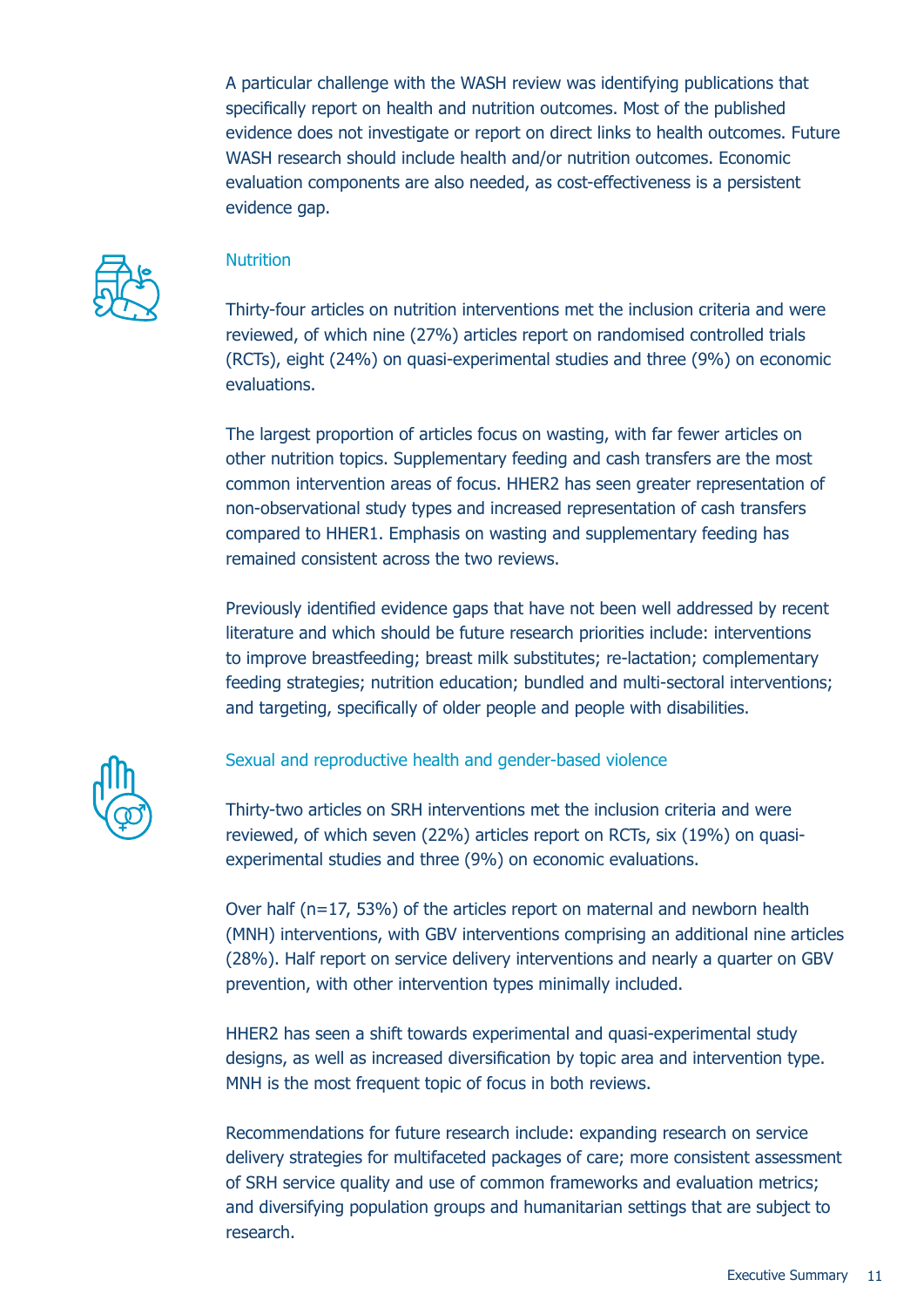#### Mental health and psychosocial support



One hundred and four articles on MHPSS interventions met the inclusion criteria and were reviewed, making this the topic area with the largest evidence base, of which thirty-three (32%) articles report on RCTs, 20 (19%) on quasi-experimental studies and one on an economic evaluation.

Most articles (n=60, 58%) report on non-specialised service interventions. Psychological interventions are the most common intervention type (n=33, 32%). HHER2 has identified greater use of mixed-methods studies, as well as an expanded scope of outcomes of focus. Most studies include measurement of nondisorder-related psychosocial and psychological constructs, as well as non-specific psychological distress and wellbeing outcomes.

Recommendations for future research include continued support for replication studies to better understand the effectiveness of interventions and delivery modalities across diverse humanitarian settings and for varied subpopulations.

Also, research implementation and uptake recommendations outlined in *Elrha's* Review and Assessment of Mental Health and Psychosocial Support Intervention Research in Humanitarian Settings<sup>[6](#page-15-0)</sup> and other recent consensus-based research prioritisation exercises should be embraced.



#### Non-communicable diseases

Fifteen articles on NCD interventions met the inclusion criteria and were reviewed, of which five (33%) report on RCTs and one on a quasi-experimental study. Two studies include costing outcomes. Five studies focus on both diabetes and hypertension, with an additional two solely on diabetes.

Other NCDs such as cancer, respiratory pathologies and other cardiovascular diseases are minimally included. Primary care provision is the most common intervention type, with most interventions delivered at health facilities.

HHER2 has seen a shift towards experimental and mixed-methods study designs, and from disease monitoring and management protocols to integration of NCDs into primary care provision. The Middle East is the main region of study in both reviews and most research focuses on populations affected by conflict.

Recommendations for future research include diversifying the focus of NCD research to include crisis-affected contexts in Africa and Asia, as well as other types of crises such as environmental disasters. NCD research during humanitarian crises should focus on access to care and intervention effectiveness for the most prevalent NCDs at primary care level, and should incorporate longerterm follow-up periods and health outcome measures.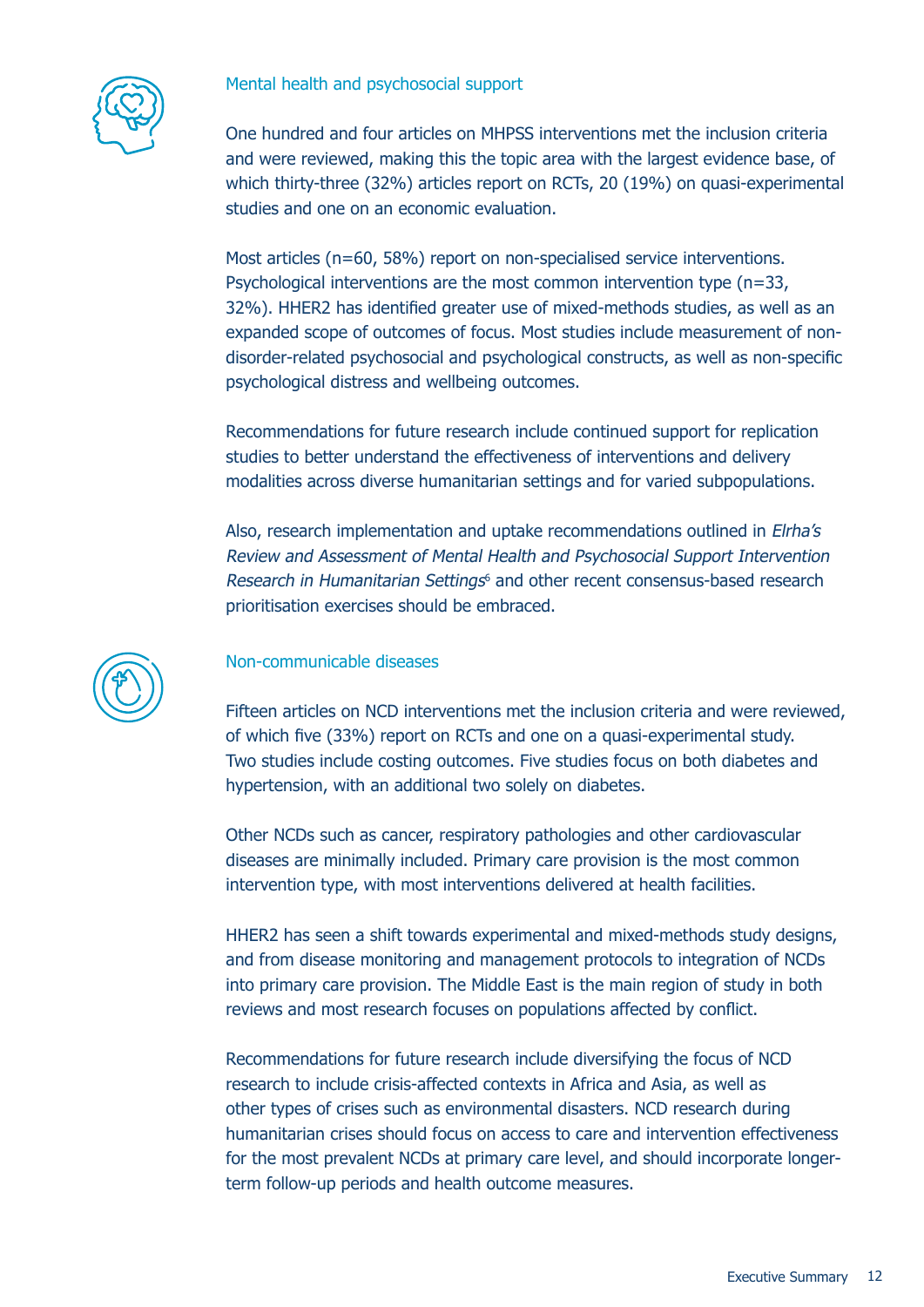#### Injury and physical rehabilitation



Six articles on injury and rehabilitation interventions met the inclusion criteria and were reviewed, with one article reporting on results from an RCT. Trauma care interventions account for half of the articles, with one article assessing posttrauma care and two focusing on rehabilitation.

HHER2 has seen a noticeable decrease in the volume of research conducted on injury and physical rehabilitation. Both reviews report primarily on studies occurring in settings affected by armed conflict. While most articles in HHER1 focused on orthopaedic care, HHER2 has identified a more diverse range of topics.

The low number of publications identified in the review suggests there is a broad need to expand research on injury and physical rehabilitation in humanitarian crises. Research on injury rehabilitation programmes is an important gap in the recent literature, as are studies conducted in humanitarian settings across Africa. Incorporation of longer-term outcome measures and costing would help to address persistent evidence gaps.



#### Health service delivery

Fifty-six articles on health service delivery interventions met the inclusion criteria and were reviewed, of which thirteen (23%) articles report on experimental and quasi-experimental studies, with an additional four reporting on mixed-methods studies with an experimental study component. Four articles are economic evaluations; and an additional article reports on a mixed-methods study with an economic evaluation.

Community-based and primary care interventions are the two most commonly studied levels of care. MHPSS is the most common intervention type, followed by SRH. Over half of the articles evaluate the effectiveness of service delivery models. One third evaluate specific protocols, procedures or clinical decision support tools.

HHER2 has identified diversification in study designs, including experimental, quasi-experimental and mixed-methods studies; and in the level of care studied, including community-based services in addition to facility-based care. The vast majority of articles in HHER2 focus on specific health needs, while most HHER1 articles addressed general health needs.

Research on resilience, sustainability and scalability of service delivery strategies is limited. There is a need for more multi-site, larger-scale and longer-term research on effective models of care in different contexts and among different subpopulations.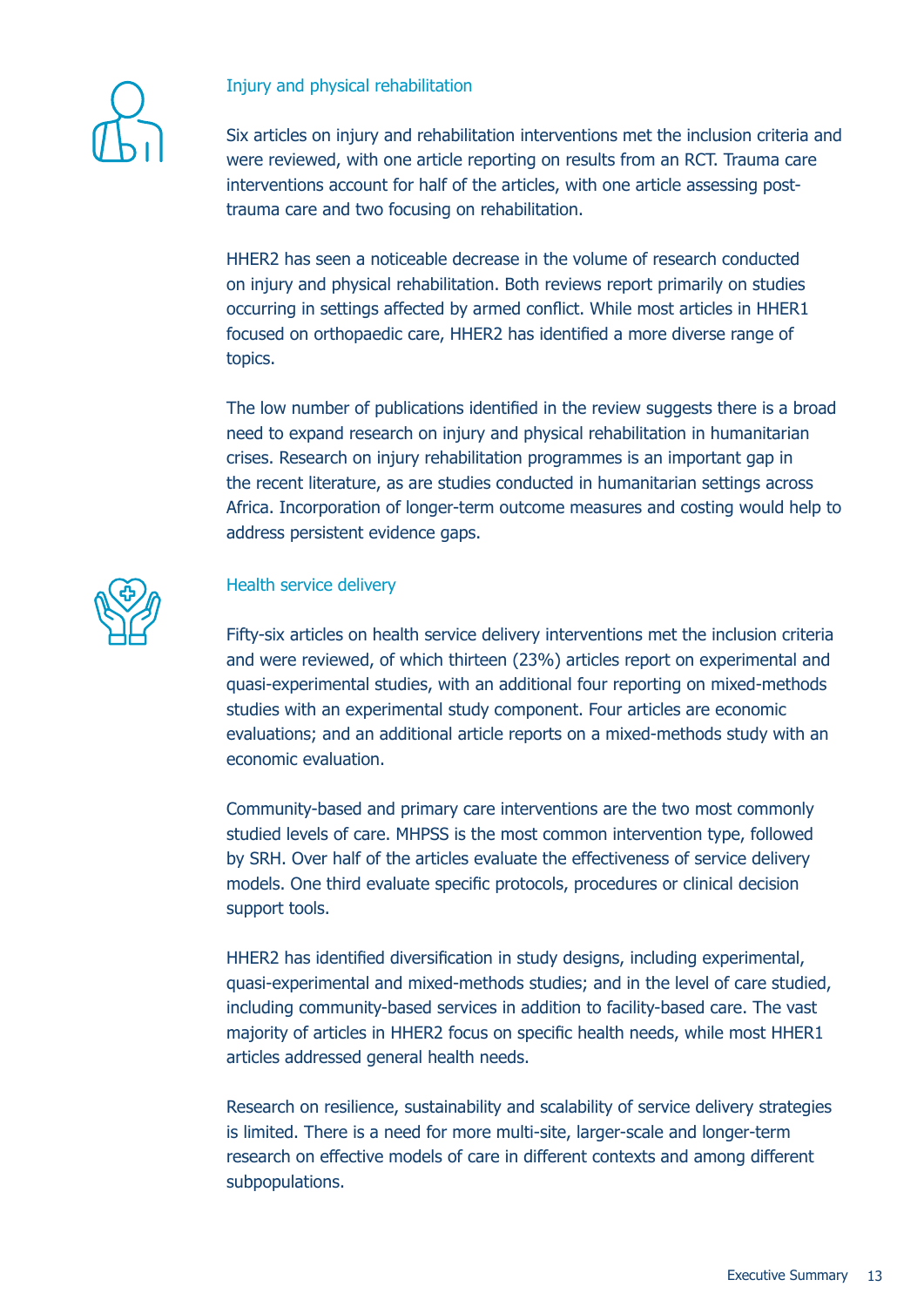More systematic reporting on interventions to strengthen health service delivery and packages of care is needed to facilitate comparisons of intervention effectiveness across settings. Finally, more research on the effectiveness and costs of both focused and integrated models of community- and facility-based care is needed.



#### Health systems

Thirty-two articles on health systems interventions met the inclusion criteria and were reviewed, of which five (16%) are quasi-experimental studies, two (6%) RCTs and two (6%) economic evaluations. Fourteen articles report on health workforce interventions, with ten focusing on service delivery and nine on health information system interventions.

HHER2 has seen a slight shift from the preponderance of case studies in HHER1 to greater representation of experimental and quasi-experimental study designs. Most articles in HHER1 assessed interventions focused on policy areas of leadership and governance, while health workforce interventions are most represented in HHER2.

There is a need to expand health systems research generally. It should include the study of intervention strategies that address other essential health system building blocks, including health financing, access to medicines and medical products, vaccines and technologies, as well as leadership and management.

More systematic reporting on the roles that governments, humanitarian and development organisations, and other key stakeholders play in strengthening health systems in humanitarian crises, as well as the immediate and longerterm impacts of health systems interventions, would benefit the health systems evidence base.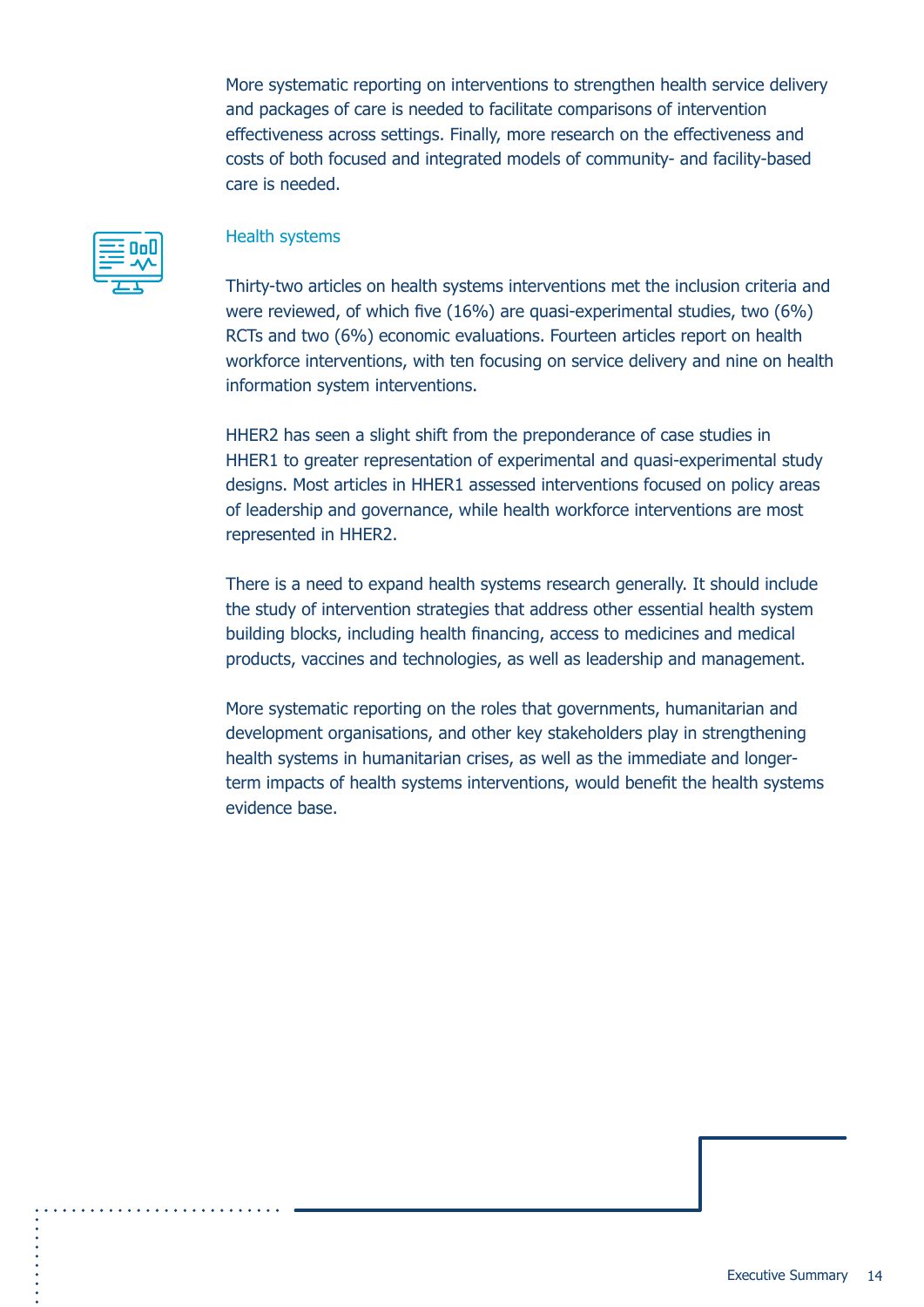#### **Conclusions**

There has been a notable increase in the publication of studies evaluating the effectiveness of humanitarian health interventions between HHER1 and HHER2. The topic areas with the most limited evidence base on intervention effectiveness remain NCDs and WASH.

The types of interventions studied has increased across all topic areas. An overarching theme is the challenge of implementing high-quality and well-reported humanitarian health research. Humanitarian contexts present significant challenges to research design – particularly in relation to experimental designs – and implementation.

Improvements in reporting and intervention description could make research more impactful. The collective aim of humanitarian health researchers should be to improve the utility of research findings, which requires inclusion of far more context, methodology and intervention information to allow for the replication of successful interventions, along with clear limitations and generalisability statements.

Of critical importance for intervention research is the need to prioritise investment in research where study designs allow for the characterisation and attribution of changes resulting from a particular intervention. Researchers should try to incorporate standard indicators and should also consider the feasibility of measuring longer-term outcomes to enable better comparison of the effectiveness of different interventions against one another, as well as intervention effectiveness across different contexts and populations over time.

Shifts in the evidence base indicate efforts to address gaps identified in HHER1. However, the variation in research across and within topic areas does not necessarily reflect the health issues of greatest concern or bottlenecks to quality health service delivery in humanitarian settings. Several previously identified and well-established evidence gaps have yet to be addressed. Notably, there is a need for additional research on health service delivery – in particular, task shifting, and other strategies for scaling up evidence-based interventions and supporting health system resilience. Similarly, economic evaluations continue to make up a small proportion of studies (13 articles, 5% of publications). This is a significant limitation to the current evidence base given the importance of cost, particularly in settings where humanitarian needs exceed available financial resources.

Many research priority-setting efforts are topic- or sector-specific. To bring about change in humanitarian health programming and policy, there is a clear need to prioritise expansion of crosscutting topics – namely, health service delivery, health systems and the study of cost-effectiveness in humanitarian health research.

Executive Summary 15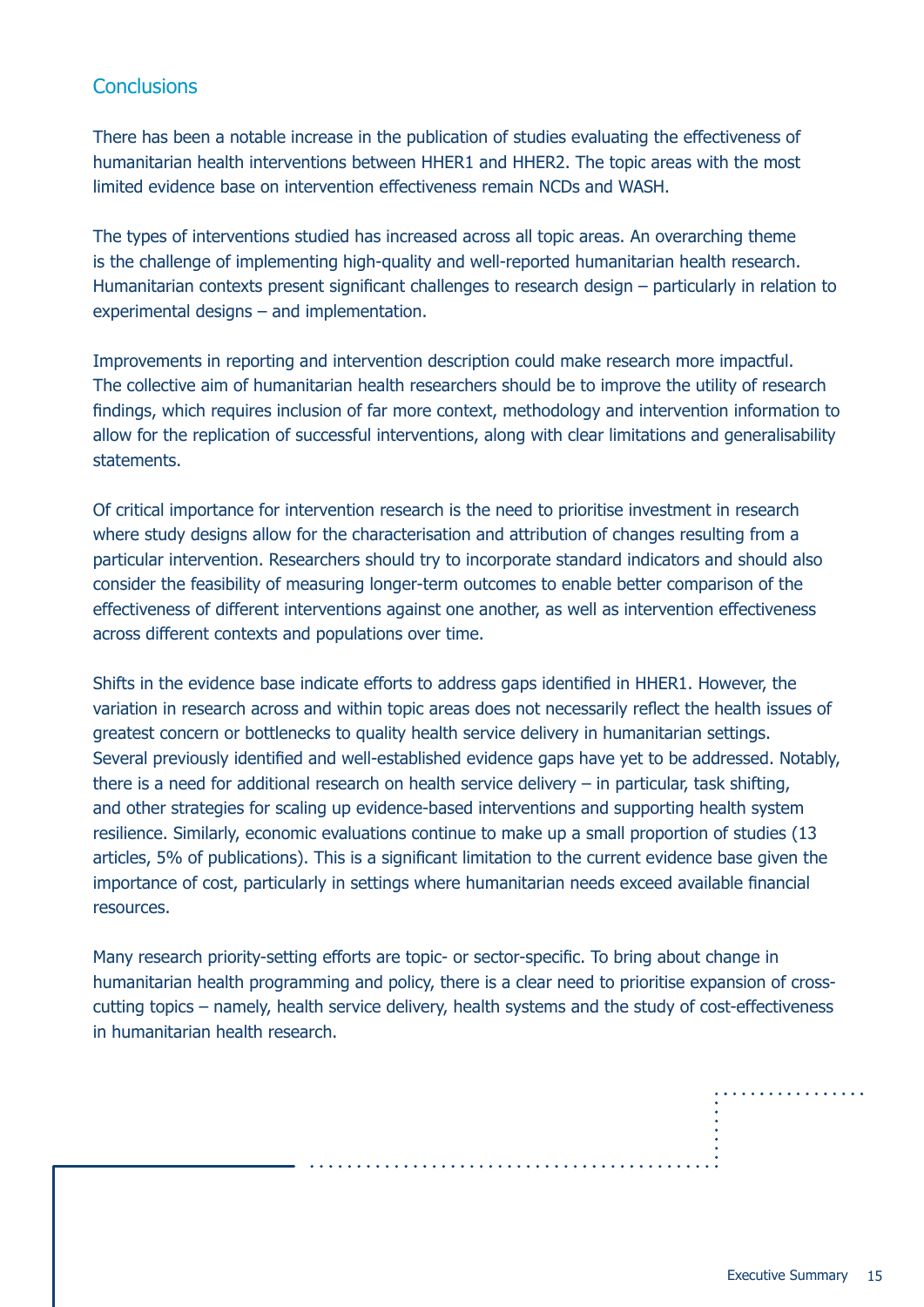## <span id="page-15-0"></span>**REFERENCES**

- 1. UN (2022), Global humanitarian overview 2022. February. [https://reliefweb.int/sites/reliefweb.](https://reliefweb.int/sites/reliefweb.int/files/resources/GHO_Monthly_Update_28FEB2022.pdf) [int/files/resources/GHO\\_Monthly\\_Update\\_28FEB2022.pdf](https://reliefweb.int/sites/reliefweb.int/files/resources/GHO_Monthly_Update_28FEB2022.pdf)
- 2. WHO (2021), Together on the road to evidence-informed decision-making for health in the post-pandemic era: a call for action. [https://www.who.int/publications/i/item/together-on-the](https://www.who.int/publications/i/item/together-on-the-road-to-evidence-informed-decision-making-for-health-in-the-post-pandemic-era-a-draft-call-for-action)[road-to-evidence-informed-decision-making-for-health-in-the-post-pandemic-era-a-draft-call](https://www.who.int/publications/i/item/together-on-the-road-to-evidence-informed-decision-making-for-health-in-the-post-pandemic-era-a-draft-call-for-action)[for-action](https://www.who.int/publications/i/item/together-on-the-road-to-evidence-informed-decision-making-for-health-in-the-post-pandemic-era-a-draft-call-for-action)
- 3. Elrha (2022), Research for health in humanitarian crises. [https://www.elrha.org/programme/](https://www.elrha.org/programme/research-for-health-in-humanitarian-crises/) [research-for-health-in-humanitarian-crises/](https://www.elrha.org/programme/research-for-health-in-humanitarian-crises/)
- 4. Blanchet et al. (2015), An evidence review of research on health interventions in humanitarian crises. <https://www.elrha.org/wp-content/uploads/2015/01/Evidence-Review-22.10.15.pdf>
- 5. Blanchet et al. (2017), Evidence on public health interventions in humanitarian crises. The Lancet. Vol. 390 (10109): 2287-2296
- 6. Elrha. Review and assessment of mental health and psychosocial support intervention research in humanitarian settings. 2021.